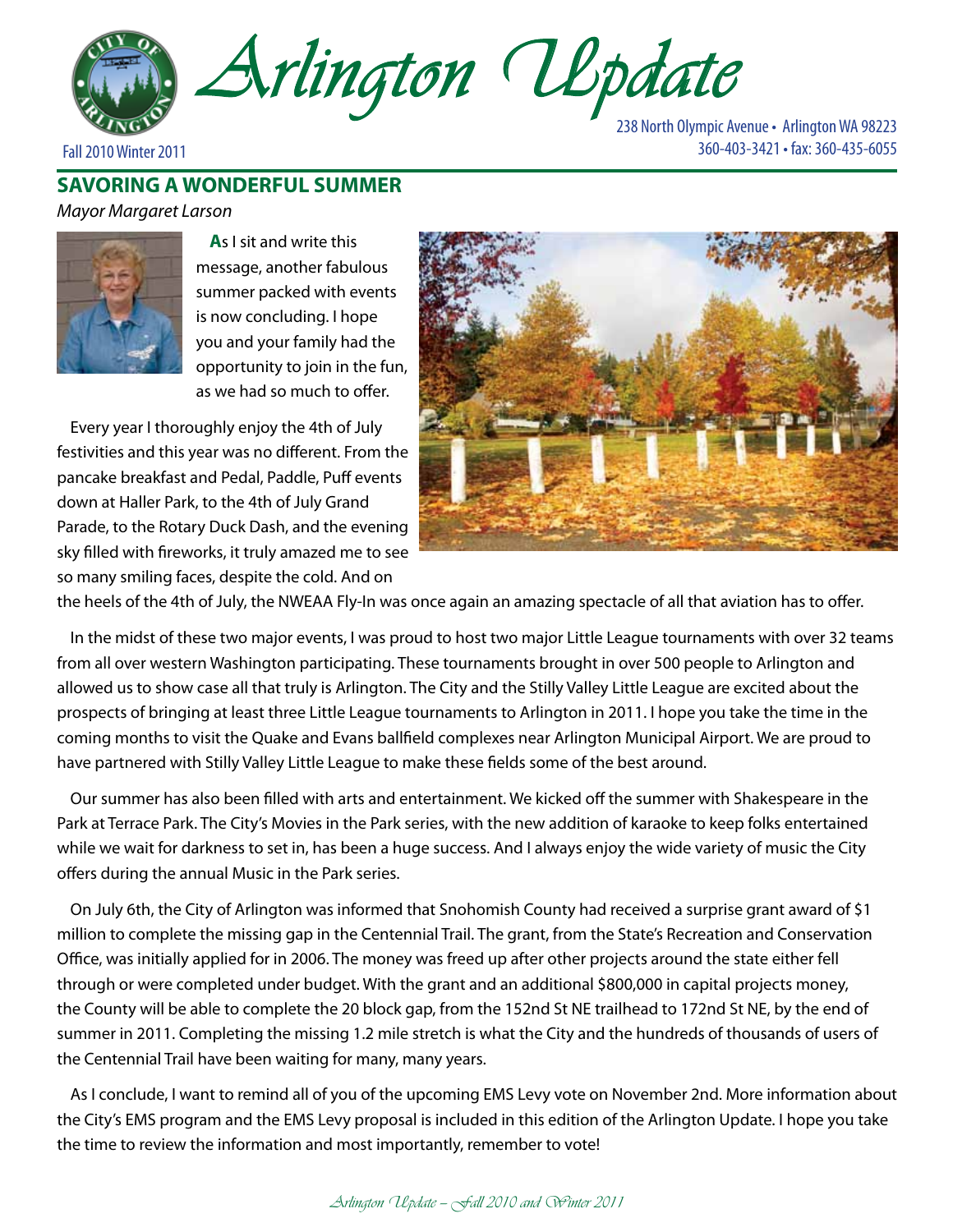## **CITY OF ARLINGTON**

238 North Olympic Avenue Arlington WA 98223 (360) 403-3421 FAX: (360) 403-4605 www.arlingtonwa.gov

### **MAYOR**

| Margaret Larson         | 403-3442 |
|-------------------------|----------|
| mlarson@arlingtonwa.gov |          |

### **DEPARTMENTS**

| <b>City Hall</b>                | 403-3421 |
|---------------------------------|----------|
| <b>City Clerk</b>               | 403-3444 |
| Mayor's Office                  | 403-3441 |
| Mayor's Office Fax              | 403-4605 |
| Airport                         | 403-3470 |
| <b>Airport Fax</b>              | 435-1012 |
| <b>Arlington Cemetery</b>       | 403-3428 |
| <b>Community Development</b>    |          |
| <b>Building Inspection Line</b> | 435-0674 |
| Code Enforcement                | 403-3457 |
| Permit Center                   | 403-3551 |
| <b>Planning Division</b>        | 403-3434 |
| Finance                         | 403-3421 |
| Fire business line              | 403-3600 |
| Fire Fax                        | 403-9267 |

| Emergency $\sim$ Fire & Police | 911      |
|--------------------------------|----------|
| Human Resources                | 403-3439 |
| Parks and Recreation           | 403-3448 |
| Police business line           | 403-3400 |
| Police Fax                     | 435-4677 |
| <b>Public Works</b>            |          |
| <b>Engineering Division</b>    | 403-3500 |
| Engineering/Planning Fax       | 403-3447 |
| M & O Division                 | 403-3455 |
| <b>Water Division</b>          | 403-3526 |
| Wastewater division            | 403-3508 |
| Water/Wastewater FAX           | 435-7944 |
|                                |          |

### **OTHER IMPORTANT NUMBERS**

| Arlington Public Library             | 435-3033     |
|--------------------------------------|--------------|
| <b>Arlington School District</b>     | 618-6200     |
| Arlington-Smokey Pt Chamber 659-5453 |              |
| <b>Ball field Scheduling</b>         | 403-3448     |
| <b>Cascade District Court</b>        | 435-7700     |
| <b>Community Room Scheduling</b>     | 403-3448     |
| Lakewood School District             | 652-4500     |
| Marysville Municipal Court           | 363-8050     |
| N. County Transfer Station           | 425-388-3429 |
|                                      |              |

# **CITY COUNCIL ORDINANCE & RESOLUTION ACTIONS**

| <b>MAY 17</b>                        |                                                                                                                                                        |
|--------------------------------------|--------------------------------------------------------------------------------------------------------------------------------------------------------|
| Ordinance 2010-008                   | Repealing and re-adopting AMC 13.12<br>relating to utility rates                                                                                       |
| Ordinance 2010-009                   | Amending & repealing certain sections of<br>AMC Title 12 re streets & sidewalks;<br>adding a new chapter 12.48 re side<br>walk and roadside memorials. |
| Ordinance 2010-010                   | Amending & repealing certain sections of<br>AMC Title 13 re utility service regulations.                                                               |
| <b>JUNE 7</b><br>Resolution 2010-005 | Adopting the City of Arlington Agenda<br><b>Publish Policy</b>                                                                                         |
| <b>JUNE 21</b><br>Ordinance 2010-011 | Amending and repealing certain sections of<br>AMC Title 15 relating to fire regulations.                                                               |
| Ordinance 2010-012                   | Amending & repealing certain sections of<br>AMC Title 16 relating to buildings and<br>construction.                                                    |
| Resolution 2010-006                  | Adopting a fee schedule for dog licenses.                                                                                                              |
| <b>JULY 19</b>                       |                                                                                                                                                        |
| Ordinance 2010-013                   | Amending & repealing certain sections of<br>AMC Title 14 re: Airport Regulations                                                                       |
| Ordinance 2010-014                   | Repealing certain chapters of AMC Title 15 re:<br>Telecommunications & Cable Systems                                                                   |
| Ordinance 2010-015                   | Repealing AMC 17 relating to mobile home<br>regulations                                                                                                |
| Ordinance 2010-016                   | Creating AMC Title 21 Cable System<br>Regulations                                                                                                      |

### **CITY CALENDAR**

### **City Council**

1st and 3rd Mondays - 7 PM Council Chambers, 110 E. Third Street. Contact 360-403-3441.

### **Planning Commission**

1st and 3rd Tuesdays - 7 PM Council Chambers, 110 E. Third Street. Contact 360-403-3445.

### **Parks, Arts and Recreation Commission**

4th Tuesdays - 7 PM Council Chambers, 110 E. Third Street Contact 360-403-3448.

### **Airport Commission**

2nd Tuesdays - 7 PM Airport Office, 18204 59th Drive NE. Contact 403-3470.

#### **Library Board** Meets quarterly. Contact 403-3441.

### **Civil Service Commission**

1st Mondays - 9 AM Council Library, 110 E. Third Street Contact 360-403-3439.

## **Cemetery Board**

Meets quarterly. Contact 360-403-3428.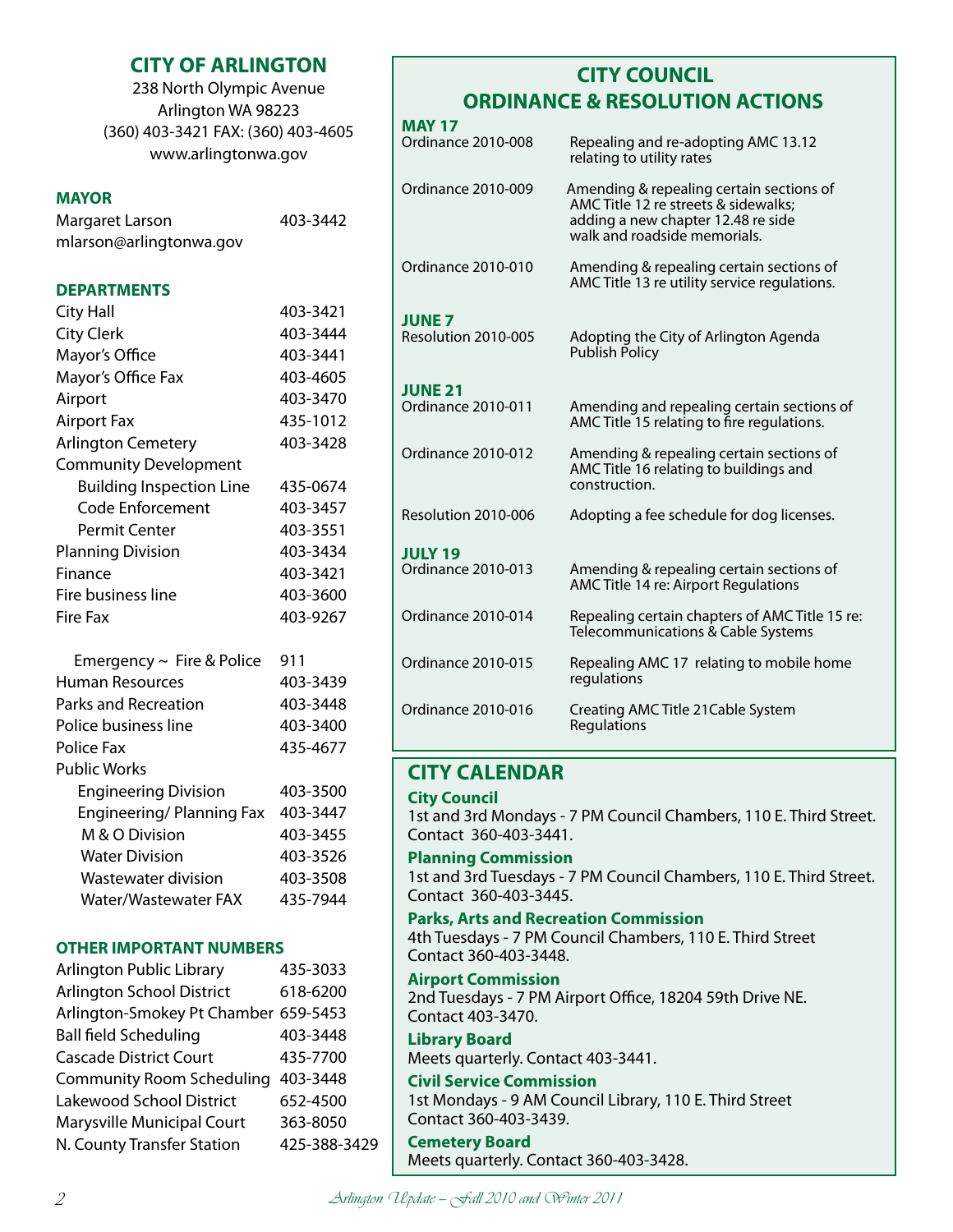## **ARLINGTON CITY COUNCIL**



**Margaret Larson** Mayor mlarson @arlingtonwa.gov



**Steve Baker** Position #1 Mayor Pro-tem steveb @arlingtonwa.gov



chrisr

**Chris Raezer** Position #2 @arlingtonwa.gov **Scott Solla** Position #3 scotts @arlingtonwa.gov



**Sally Lien** Position #4 sallyl @arlingtonwa.gov



**Marilyn Oertle** Position #5 marilyno @arlingtonwa.gov



**Dick Butner** Position #6 dickb @arlingtonwa.gov

**Linda Byrnes** Position At Large lindab @arlingtonwa.gov

### **Why all the fuss about buying local?**

**E**arlier this year, the Arlington Chamber of Commerce and the Downtown Arlington Business Association launched a campaign to encourage the City of Arlington to Buy Local. The City of Arlington is more than just our city administration and elected officials – it's YOU, too!

So what is local? Local is any business or service that operates within the city limits of Arlington, from "mom and pop" to big box and everything in between.

So why should I buy local? When we as members of the Arlington community buy local we are reinvesting in our community. How? Sales Tax Revenue!

Sales tax revenue represents a significant amount of operating funds for the City of Arlington. Through sales tax revenue we can positively affect the services we expect as members of this community. Do you want a more substantial police force? Buy Local. Do you enjoy our parks and recreation options? Buy Local. Do you want more/better parks and recreation options? Buy Local. More street repair? Buy Local! Fire Protection? Buy Local!



For every purchase you make, 1% of the 8.6% sales tax you pay when you buy something in Arlington stays right here. For instance, a \$500.00 purchase in Arlington results in \$5.25 staying here to help maintain the City.

Why shop in other towns and maintain their facilities? We all make choices, choose to Think Arlington First and Buy Local.



**City of Arlington Neighborhood Corps Promoting sustainable neighborhood networks to increase safety, awareness, and civility within the Arlington Community!**

The City of Arlington is currently in the process of working on a program to build neighborhood contacts and programs to promote Neighborhood Building within the City.

Many neighborhoods have been established for years, some are in the infancy phase and some are still to be established. Neighborhoods Corps is not Home Owners Associations, Neighborhood Corps will be established to help promote Public Safety, Emergency Management, Social Networks and Civility within their boundaries.

Would you like to become part of the movement? If so please email your interest to neighborhoodcorp@arlingtonwa.gov.

Help become part of the solution to developing more social capital within your neighborhood. Let us know of your interest in helping to keep Arlington one of the most loved communities in Snohomish County. Sign up to learn more at neighborhoodcorp@arlingtonwa.gov or call 360-403-3618.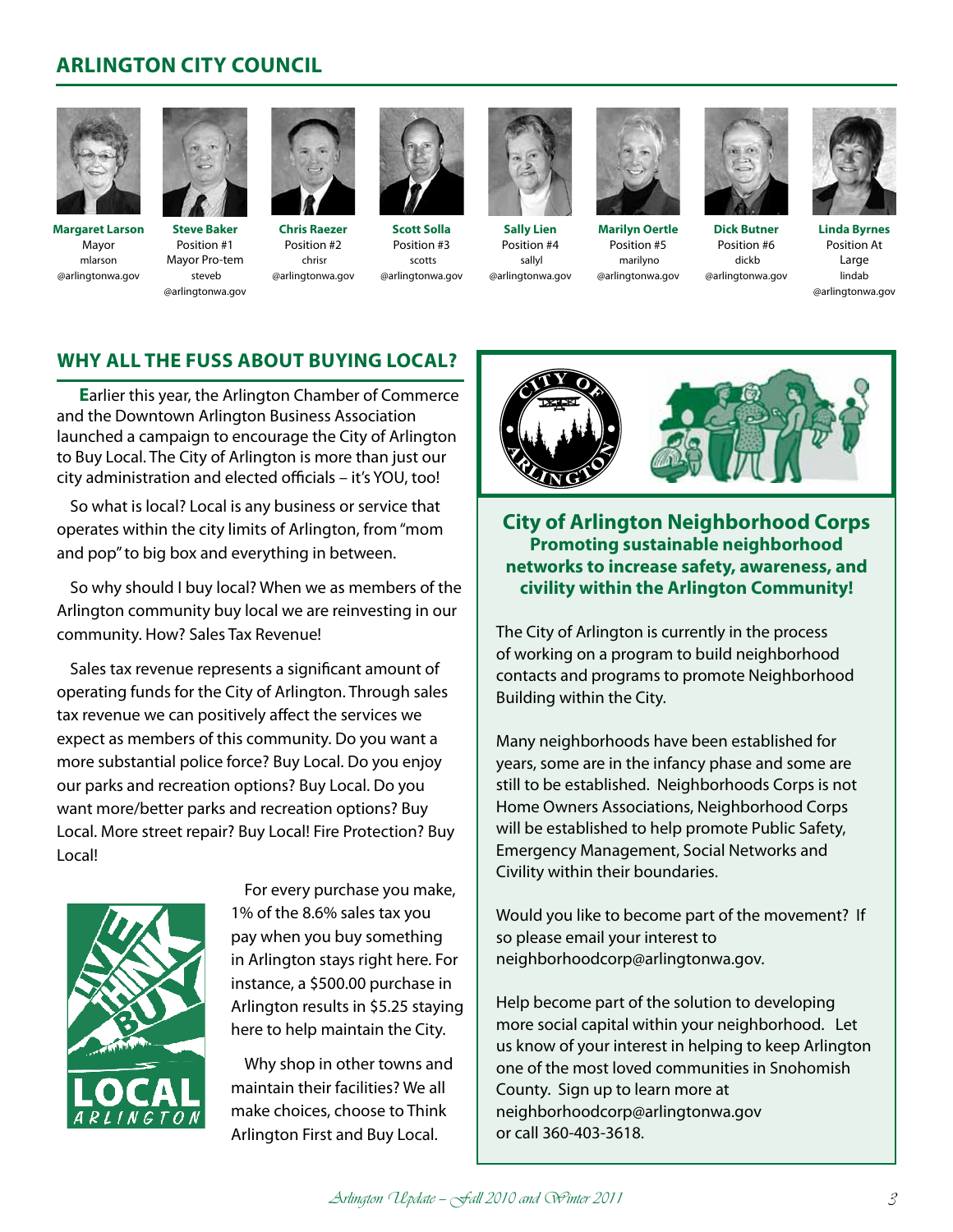

**N**ear the bank of the Stillaguamish River the old barn at the City-owned Hammer/Butler farm has stood for many years. During the snowstorm of 2009, the barn was badly damaged. As a part of the FEMA recovery program, the City received funding to pay for those damages and reconstruct the barn.

Earlier this year, the City awarded a bid to replace the damaged portion of the barn with a new pole building. The damaged portion has now been demolished. Permits for the project are being obtained

through Snohomish County, and require additional steps due to the location in the floodplain.

Currently, the City uses the roundhouse at the Hammer/Butler homestead site for fire and police training, as well as storage. The newly constructed 80' x 36' covered area will be available for uses such as building floats for the 4th of July parade or simply a place to play outside on a rainy day.

## **CITY PRESENTS CORNERSTONE AWARDS**

**M**ost residents would probably agree that the reconstruction of Olympic Avenue in 2007, a project that included replacement of aging infrastructure, and a new streetscape of sidewalks, utility poles, crosswalks and plantings, ushered in a revitalized downtown in Arlington. Many businesses followed the street upgrade with their own projects to improve their building facades. An important guide to these improvements was a set of design guidelines prepared by a team of urban design and planning students from the University of Washington. To recognize those businesses which invested in their storefronts, and are helping to make Arlington a more attractive place, the City initiated the Cornerstone Award.

The Cornerstone Award is presented by Mayor Larson to those Arlington businesses which have made significant improvements to their business facades and contribute to the overall appearance of our community. During the past year Mayor Larson has presented seven businesses with the Cornerstone Award at City Council meetings. The businesses recognized are:

- Flowers by George, 335 North Olympic Ave.
- The School Box, 314 North Olympic Ave.
- Olsen Investment & Management LLC, 16821 Smokey Point Boulevard.
- Mucklestone Law Office, 515 North Olympic Ave
- Rocket Alley Bar & Grill, 420 North Olympic Ave.
- Co-op Supply, 101 South Olympic Ave.
- Stillaguamish Square, 540 N. West Ave.

We look forward to recognizing additional businesses that have taken steps to enhance the appearance and appeal of our business centers. When you visit these businesses, please let them know that their investments in our community are appreciated.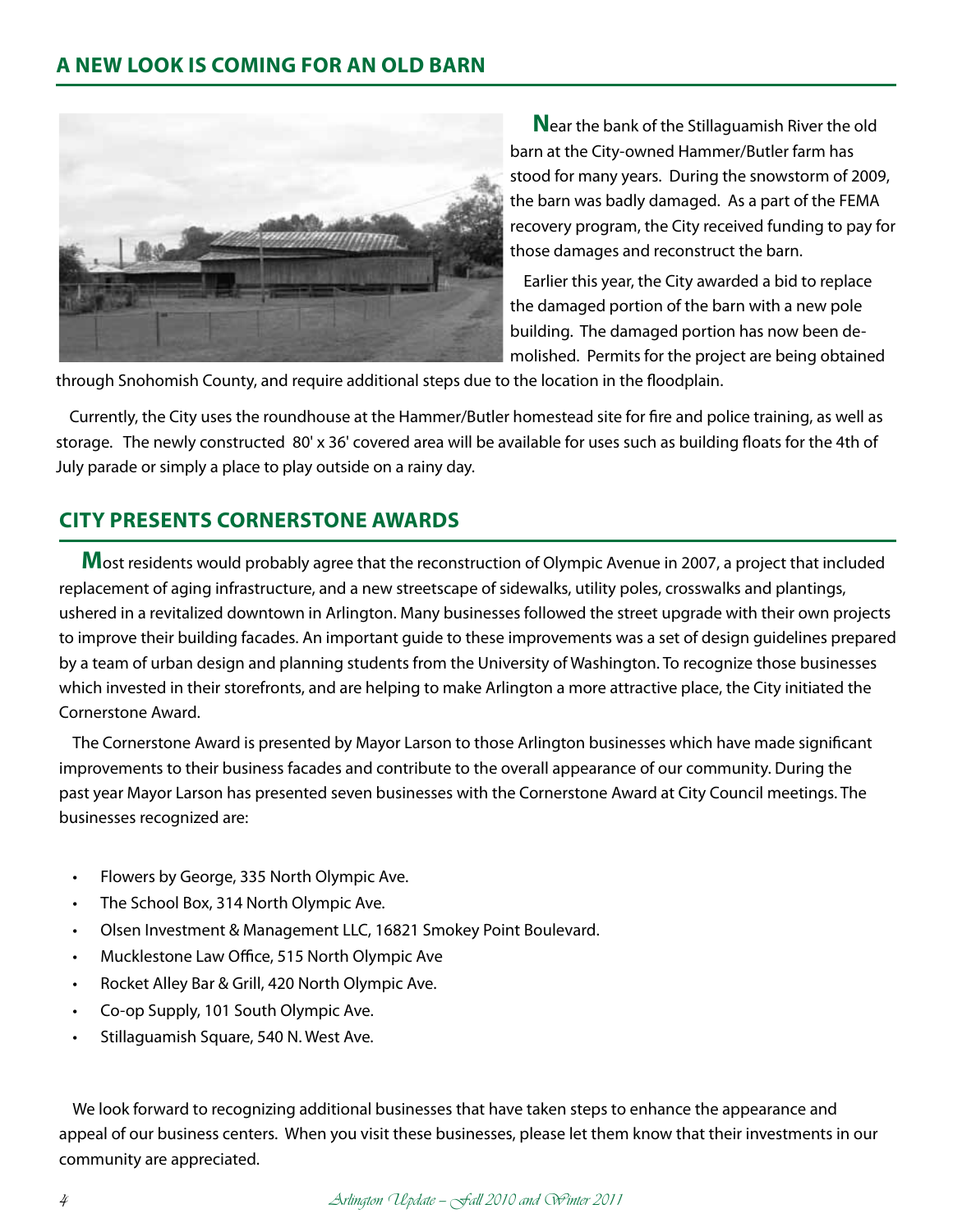### **West Arlington Plan Gaining Synergy**

The West Arlington project is a great example of the benefit of planners to coalesce a community's vision. Throughout the last nine months of neighborhood discussions, the positive reinforcement continues to build in support of this effort. The Smokey Point, West Bluff and Island Crossing neighborhoods have individual character but share the same connection with Smokey Point Boulevard as their main transportation corridor. This West Arlington planning effort continues to identify the advantages of a live, work and play community.

The use of a modern zoning tool called "form based codes" will require new development to incorporate attractive building design that can host a variety of uses. It will add needed elements such as pedestrian connectivity and open space areas that benefit families to access their community by foot or bicycle. It will bring a beneficial face along all of Smokey Point Avenue with the addition of street trees and safe pedestrian lanes.

Another key element of the synergy developing from this effort is the inclusion of Transfer of Development rights (TDR) to be used as an incentive for high quality development. With the use of TDR certificates, a developer will be able to achieve higher densities that are desirable in a neighborhood providing live, work and play alternatives. The look will be modern, but share the same characteristics such as stores at street level while the upper two floors may be offices or condominiums. The City will seek incentives for commercial development drawing the kind of businesses our citizens' desire, while at the same time provide the services and products which support a healthy lifestyle. The use of TDR's is all in the name of saving the Stillaguamish Valley from unplanned development and maintaining the food production and riverine habitats for future generations to enjoy.

### **Shoreline Master Plan**

The City has been making great progress in developing an updated Shoreline Master Plan (SMP). The deadline for completion is July 2011. The three areas included in the SMP are Country Charm Conservation Area, Old Town along Burke to Haller Park, and a small section along Portage Creek that will predominately stay as buffer and not be impacted by the regulations. The draft Characterization and Analysis has been reviewed by the Washington State Department of Ecology and work has begun to develop the Cumulative Impact Analysis and draft regulations for uses within the shoreline. We are hoping to designate the area around old Haller City (near Haller park) as an historic use area where we may one day see uses such as canoe construction, restaurants or bed and breakfasts serving residents and visitors alike.

### **Country Charm Conservation Area**

Work is being done on the completion of the off-leash pet area so it will be ready when the pedestrian trail to the bottom land is open. The pet area will be fenced and offer separate sections for large and small dogs. Pet owners will be responsible to pick-up animal waste to keep the area free of diseases which can be passed from pet to pet. There are several streams, wetlands and the main south fork Stillaguamish that already have water quality impairments and it will be important that pet owners keep their pets on a leash when visiting the fish and wildlife habitat areas. A water feature for the dogs is also included in the planning efforts.

The Chinook population is at severe risk of extinction with only a couple hundred fish returning in a good year. Restoring the trees to provide shade, logs to form pools in the river, stabilize the stream bank and forest duff to reduce overland flow of pollutants will increase the chances of survival for the Chinook. City staff would welcome your participation in planting a few trees this winter in the effort to keep our corner of nature alive for future generations. Stay tuned for an announcement about those upcoming opportunities to plant along the south fork of the Stillaguamish at Country Charm.

### **Dreaming of Starting Your Own Business?**

A reminder that even though the economic times are tough, the staff of Community Development would like to help you plan for the future. If you have a dream of someday starting a business or building your dream home we are here to assist as you build the foundation of that vision. A short ten-minute visit to our Permit Center may help you realize that your vision may be closer than you think. Now is the time to plan so we are all prepared to take action when times are good once again.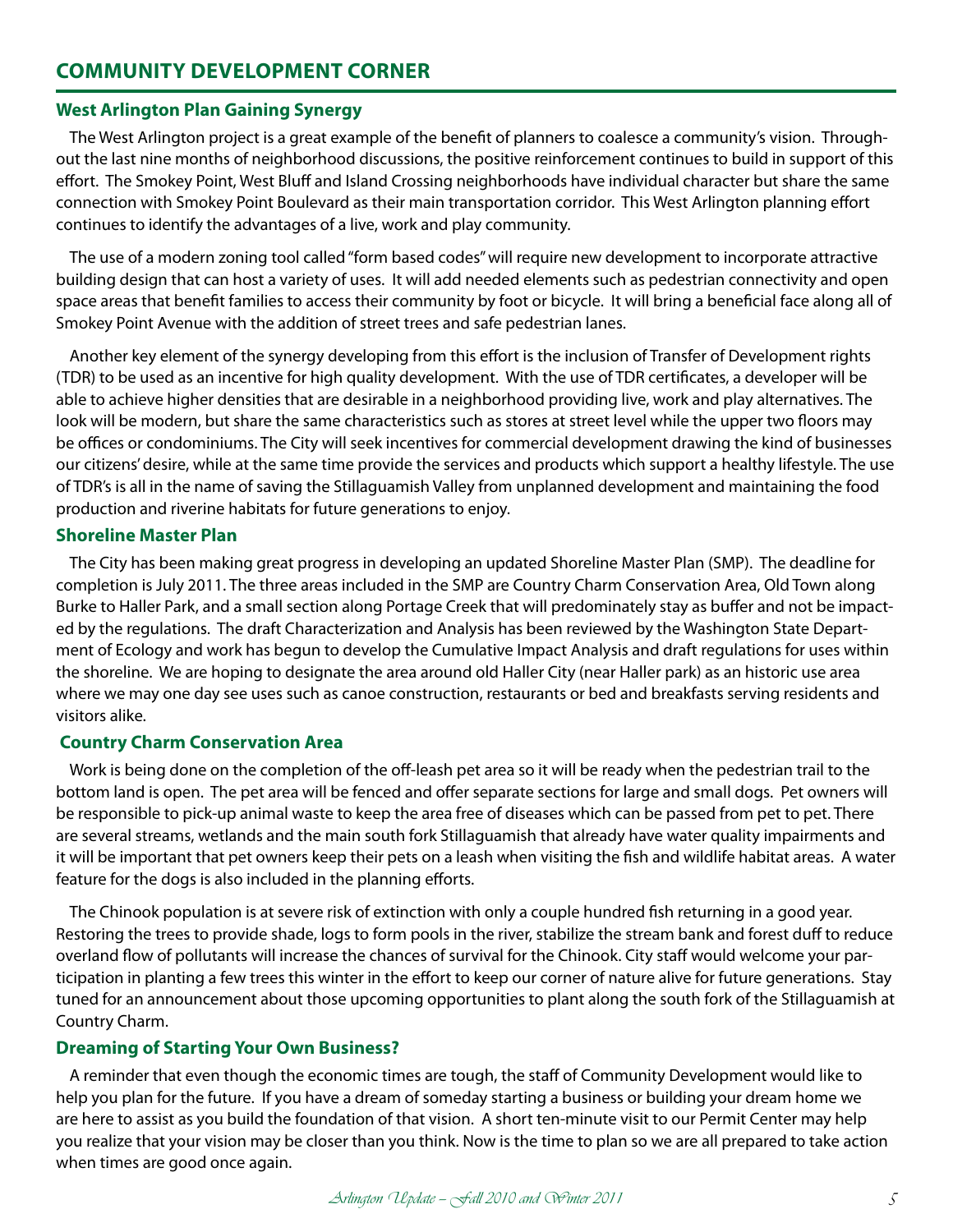## **ARE YOU READY FOR AN EMERGENCY?**

**N**ational Preparedness Month (NPM) is held each September to encourage Americans to take simple steps to prepare for emergencies in their homes, businesses and communities.

You can find up to date information on how to create a kit, make a plan, become more informed, and how you can become more involved in your community by going to www.Ready.gov and continuing to read this article. If you do not have internet access and wish to receive the information in the mail, call 360-403-3618 and leave your name and address to receive a preparedness packet.

Make A Plan

**National Preparedness Month** 

**Be Informed** 

September 2010

**Get Involved** 

**Ready** 

**Get A Kit** 

**Community of Arlington Emergency Management**: The City of Arlington has taken significant steps to become better prepared to deal with emergencies and disasters by updating the City Comprehensive Emergency Management Plan, the Community Mitigation Plan and by joining with partners the Arlington School District and Cascade Hospital. As emergency management partners' steps are being taken to make sure response and recovery plans are congruent with each other and that communication between partners continues even when phones do not. Each partner is working to enhance their plans to be Ready to do the most good for the most people in the community they serve.

**City of Arlington Alerts:** One of the next steps in the overall City of Arlington Emergency Management plan is to get community involved in preparedness and response planning. How can the community become more involved? The City has purchased an emergency alerting system that asks residents, businesses, congregations, and non-profits to sign up to receive emergency text or email alerts to their cell phones and email addresses. YOU as a City resident, business, congregation or non-profit are asked to go to http://arlingtonwa.mystateusa.com and register to receive these important alerts. They may not be frequent, but when it counts, they will be pushed out regularly over a web based system so that you will be one of the first to receive word of an important or impending situation within the City. Even when cell phones cannot connect, frequently texts can still be received as well as emails. Please log on and register your family, business, congregation or non-profit to receive these important alters. The system is simple and will only take you a few minutes. You will be asked to identify which neighborhood you reside within. If you don't know, please email your address to neighborhoodcorp@arlingtonwa.gov to find out if your address has a designated neighborhood name.

## **SMOKE ALARMS ~ A SOUND YOU CAN LIVE WITH!**

**T**he National Fire Protection Agency recommends that a smoke alarm be installed in all bedrooms, and at least one on every level of the home (including the basement), and outside all sleeping areas. It is also recommended that smoke alarms be interconnected, so that when one sounds, they all do.

Most residents are not aware of the two types of smoke alarm technologies available – **ionization and photoelectric.** Ionization smoke alarms are generally more responsive to flaming fires – like a pan fire or smoke from cooking. Photoelectric smoke alarms are generally more responsive to smoldering fires – like a cigarette, overheated wiring, or something hot like a space heater. Both types of smoke alarms should be installed in your home or combination ionization and photoelectric smoke alarms that take advantage of both technologies.

During Fire Prevention Week, October 3-9, 2010, City of Arlington Fire Department is promoting "Smoke Alarms: A Sound You Can Live With!" to better educate the public about recommendations for smoke alarms, and the steps they can take to best protect their homes and loved ones. The Arlington Fire Department is actively supporting this campaign through family-oriented events during Fire Prevention Week as well as making Smoke Detectors available to those who cannot afford them or need replacements. Call the fire department for more details, 360-403-3600.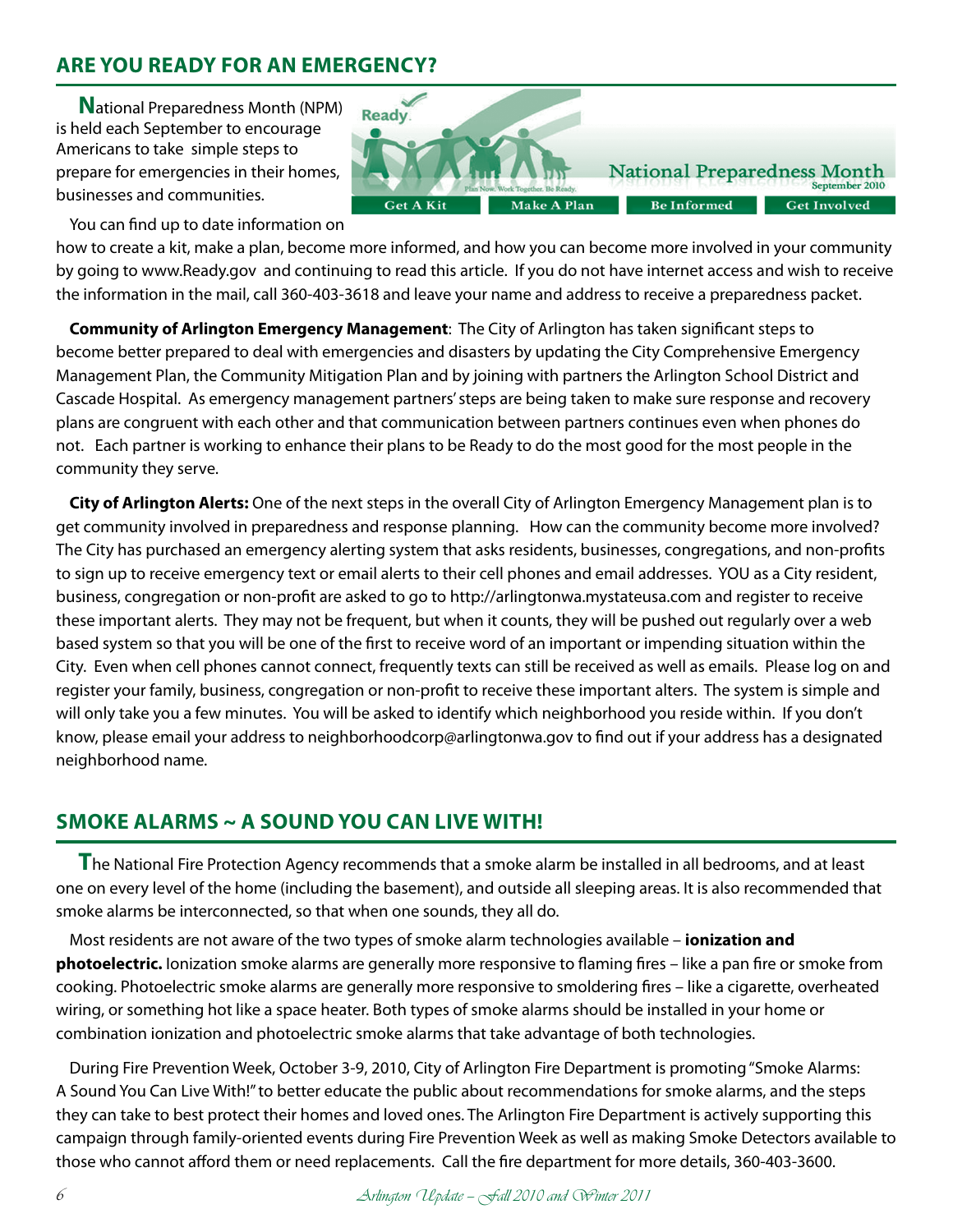## **EMS PERMANENT LEVY ON NOVEMBER 2 BALLOTS**

**A**rlington's current Emergency Medical Services (EMS) Levy approved in 2004 by voters will expire in 2011.

In November voters will be ask to renew this funding at the same level previously approved for 24-hour basic life support and advanced life support programs, a rate of up to 50 cents per one thousand dollars of assessed valuation, for 2011 and each and every year thereafter.



### **Historical Perspective on EMS**

Providers of emergency medical services in the United States began changes in how they delivered EMS as the result of research conducted during military conflicts in Korea and Vietnam. Early field treatment of sick and injured persons had positive outcomes. It was determined that emergency medical treatment applied rapidly in the field significantly improved a patient's chances of survival or reduced injury.

As a result local communities began looking for ways to provide quicker emergency medical responses to their residents and increase their chances for survival and reduce the severity of injuries during medical emergencies.

### **Arlington EMS Services**

Arlington Fire Department has been providing basic EMS service to the community since 1905. Ambulance service once again became part of the Arlington EMS system in 1999 after being provided by Cascade Valley Hospital from 1976 to 1998.

Today the Arlington Fire Department has three stations strategically located to help with quick responses and staffed with a highly trained workforce that provides both basic and advanced life support to our citizens. Medic 46 located in downtown Arlington is the primary advanced life support unit for the City, as well as Arlington Heights, Darrington and Oso. Aid 47 located at the Airport Station is the primary basic life support unit for the City, Arlington Heights and Oso. Medic 48 located between Smokey Point and Island Crossing is the primary advanced life support unit for the Smokey Point and Island Crossing areas and serves as back up to Arlington Heights, Darrington and Oso as well as Silvana.

The Arlington Fire Department responded to over 3,000 calls in 2009 for assistance requested through the 911 system. This represents a twelve percent increase since 2007. EMS –related incidents have accounted for nearly 80% of all calls for assistance.

The cost of conducting day to day operations, maintaining and replacing apparatus and equipment, and remaining current with technology keeps rising. A permanent EMS levy at a rate not to exceed fifty cents per thousand dollars of assessed valuation would provide an ongoing and stable funding source for EMS for our community, allowing us to meet the challenges in providing basic and advance life support to Arlington and provide revenues for replacement of medic and aid units.

**I**n 1968, motivated by the work of a world renowned cardiologist, the chief of the Seattle Fire Department began training firefighters to treat cardiac arrest. The first Medic One call was on March 7, 1970 and during the program's first year, 31 lives were saved.

In 1974, TV news-magazine, 60 Minutes profiled the success of Medic One, lauding the high standards of training and education Correspondent Morley Safer declared, "If you have to have a heart attack, have it in Seattle."

Medic One service was expanded beyond Seattle in 1976 having been credited at the time with saving over 650 lives. Other areas in Washington State began adopting their own Medic One programs, including Arlington.

The fifty cents translates to approximately \$100 a year, or \$8.34 a month, on a home assessed at \$200,000.

### **A New Year, A New Look**

**T**he City of Arlington is pleased to announce the launch of its new user-friendly website. The new website will also incorporate a social networking component, meaning that updates from the City will be on Face Book and Twitter. Watch for our fresh, new look at www.arlingtonwa.gov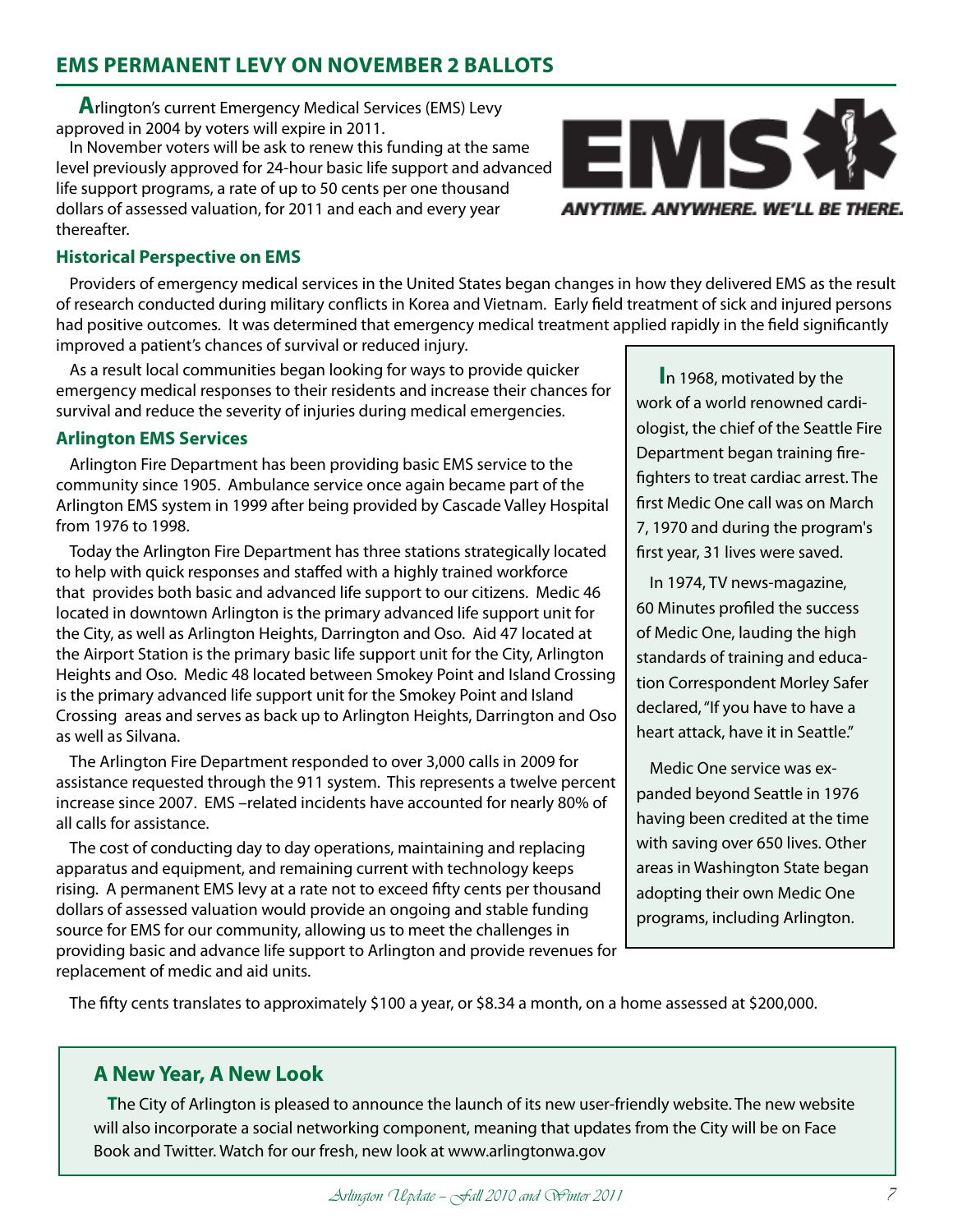

## **Arlington Continues to Develop a Strong Future with Water**

**T**he City of Arlington Water Department is currently working with the consulting firm of Brown and Caldwell evaluating several different options available that would best benefit the City with its future water needs. The City has three sources of water supply: the Haller well field, the Airport well field, and service from Snohomish County Public Utility District (PUD). The Brown and Caldwell study will look at the costs and future opportunities of all three sources and recommend the best plan for the City's future water supply. A brief summary of the City water sources are:

**Haller Well Field:** Three riverside wells located in Haller Park pump water to the City's Water Treatment Plant (WTP) where it is filtered, chlorinated, and distributed throughout the City. The treatment plant is essentially at full capacity. However, we have more water



rights than the treatment plant can process. The Brown & Caldwell study will examine: 1) ways to increase efficiencies to the existing WTP so more water can be processed, and 2) the effort required to expand the WTP in order to produce more water.

**Airport Well Field:** Groundwater withdrawn from the Airport well field is high quality water. However, full utilization of the City's water right at this source would require a new well to be drilled in addition to the installation of a new well house and pump system. At the same time, the City would also consider adding a treatment system at the well house.

**PUD Water Line:** To increase the amount of water the City currently receives from the PUD would require a large investment in the PUD water distribution infrastructure. However, the PUD purchased water does not require any additional treatment.

The City of Arlington Water Department is committed to finding the most cost-effective solution for the community's future long term water needs. The Brown & Caldwell study will be completed in early October and posted to the City's website.

## **Cemetery Irrigation**



**T**he City has started installing a new irrigation system at the Arlington Cemetery that will help keep the Cemetery lawns green and landscape fresh all year round. Irrigation water for the Cemetery is provided from a well located on the Cemetery – the irrigation water does not come from the City's potable water system. As the City moves forward with the Water Reclamation Facility and reclaimed water becomes available at the Cemetery, the well will be decommissioned and the water rights transferred to the Haller well field.

## **Living Sustainability In Snohomish County Gives Kudos to City's Water Reclamation Facility**

**T**he organization "Living Green in Snohomish County" recognized King County's Brightwater treatment system and Arlington's Water Reclamation Facility as leading examples of sustainability in western Washington. KSER 90.7 FM weekly program "Seein' Green" also acknowledged Arlington's Water Reclamation facility when they interviewed Sandy Howard, Communications Manager for Washington State Dept of Ecology, on July 9, 2010.

Follow the below link to hear a pod cast of the interview:

http://recyclewithkbk.podbean.com/2010/07/09/reclaimed-water-in-snohomish-county/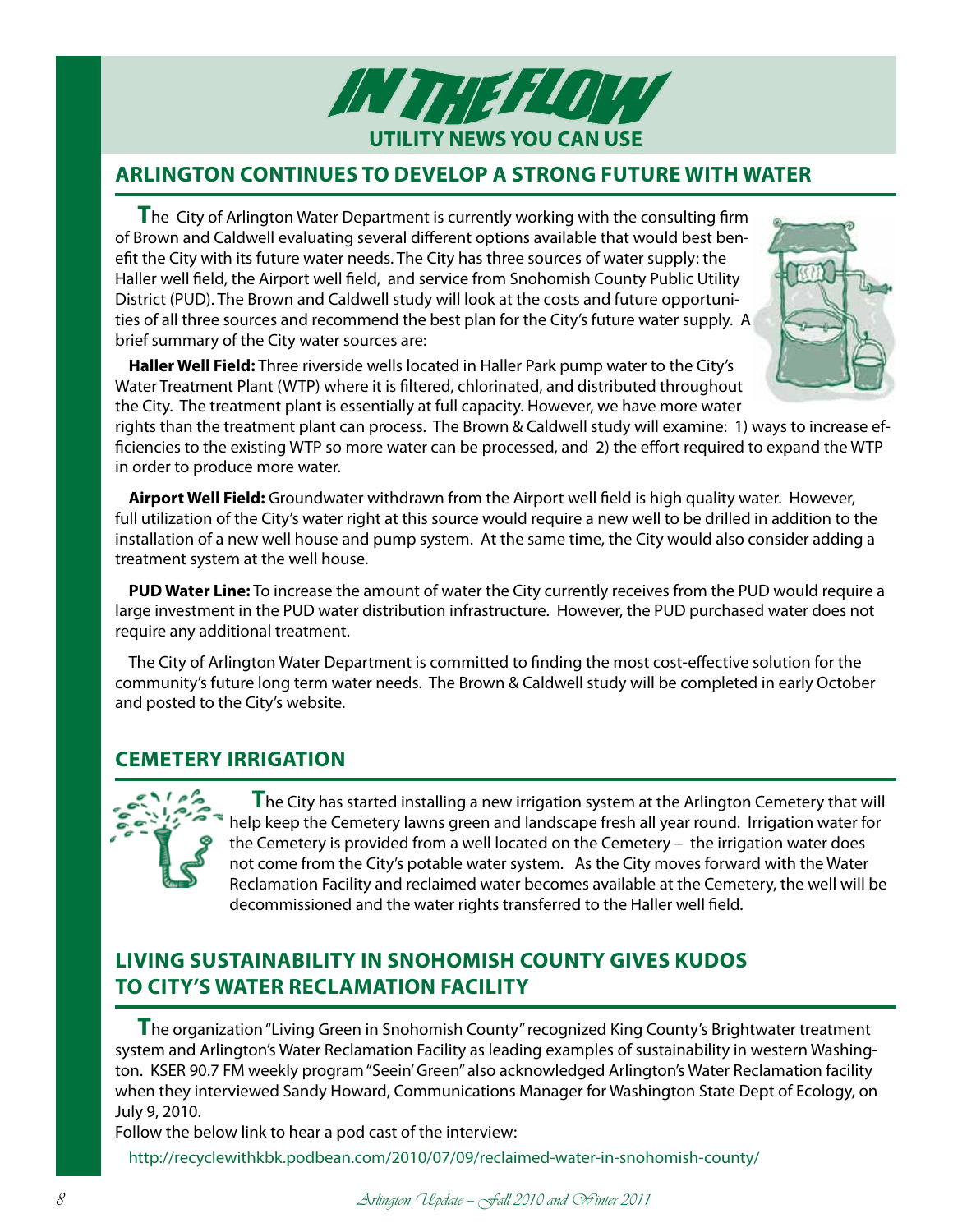## **Autumn is the Time to Inspect and Clean Drainage Systems**

**A**s another Spring & Summer has come and gone we need to look for those items that may have been

forgotten about like the new basketball that no one can find. Is it in the culvert opening down the street? (Believe it or not this happens frequently) You may want to send the kids out this fall to go through your neighborhood looking for things that may impact drainage during the upcoming winter and explain to them the importance of keeping culverts and catch basins clear of toys and debris. When the rain starts falling and we start noticing that the ditch isn't flowing very well, it's usually a lot harder and messier to clean things out and figure out what is blocking the water.





Also, at this time of the year we have to watch those beautiful red, orange & yellow leaves we call gorgeous in October turn into brown, slimy & trouble for us in November when the rain and wind start. Leaves are a huge problem for storm drains and catch basins if not kept cleaned up on a regular basis. You can spend an afternoon raking up leaves, but by the end of the week the wind has brought down more leaves onto your yard and street, causing problems for the water trying to get to the storm drains. Please be proactive when it comes to seeing potential problems with debris & leaves and keep things cleaned up as quickly as you can to avoid a bigger problem later on. Always remember to pick up the leaves or debris and dispose of them properly since sweeping raking or blowing these items onto the right-of-way or into the street is not allowed.

*If you see clogged drains or flooding, please call the City's Stormwater Hotline at 360-403-4600*

## **City Receives \$115,000 Grant to Help with Stormwater Needs**

**T**he City of Arlington received a grant in the amount of \$115,678 from the Washington State Department of Ecology (DOE) under the Municipal Stormwater Capacity Grants Program. The 2010 State Legislature appropriated over \$54 million to the DOE to aid local governments in addressing stormwater management and control, building staffing capacity, and improving local stormwater programs. The program also supports the design and construction of stormwater retrofit projects or low-impact development (LID) projects. The City will use these funds to purchase much needed safety equipment for stormwater workers, to correct several areas where there are failing storm sewers, and to rehabilitate three failing infiltration systems.

### **Did you Know…….**

- The Haller well field has been delivering water to Arlington for over 100 years!
- The first United States water plant with filters was built in 1872 in Poughkeepsie, NY. Arlington's first water treatment plant was built in 1924.

• The average person in the United States uses 80 to 100 gallons of water each day. Based on data from 2009, Arlington citizens consume approximately 83 gallons per day. During medieval times a person used only 5 gallons per day.

> *"We never know the worth of water till the well is dry" ~Thomas Fuller, 1732*

*UTILITIES ADMINISTRATION OFFICE 154 West Cox Avenue Arlington, WA 98223 • Phone 360-403-3526 Fax 360-435-7944*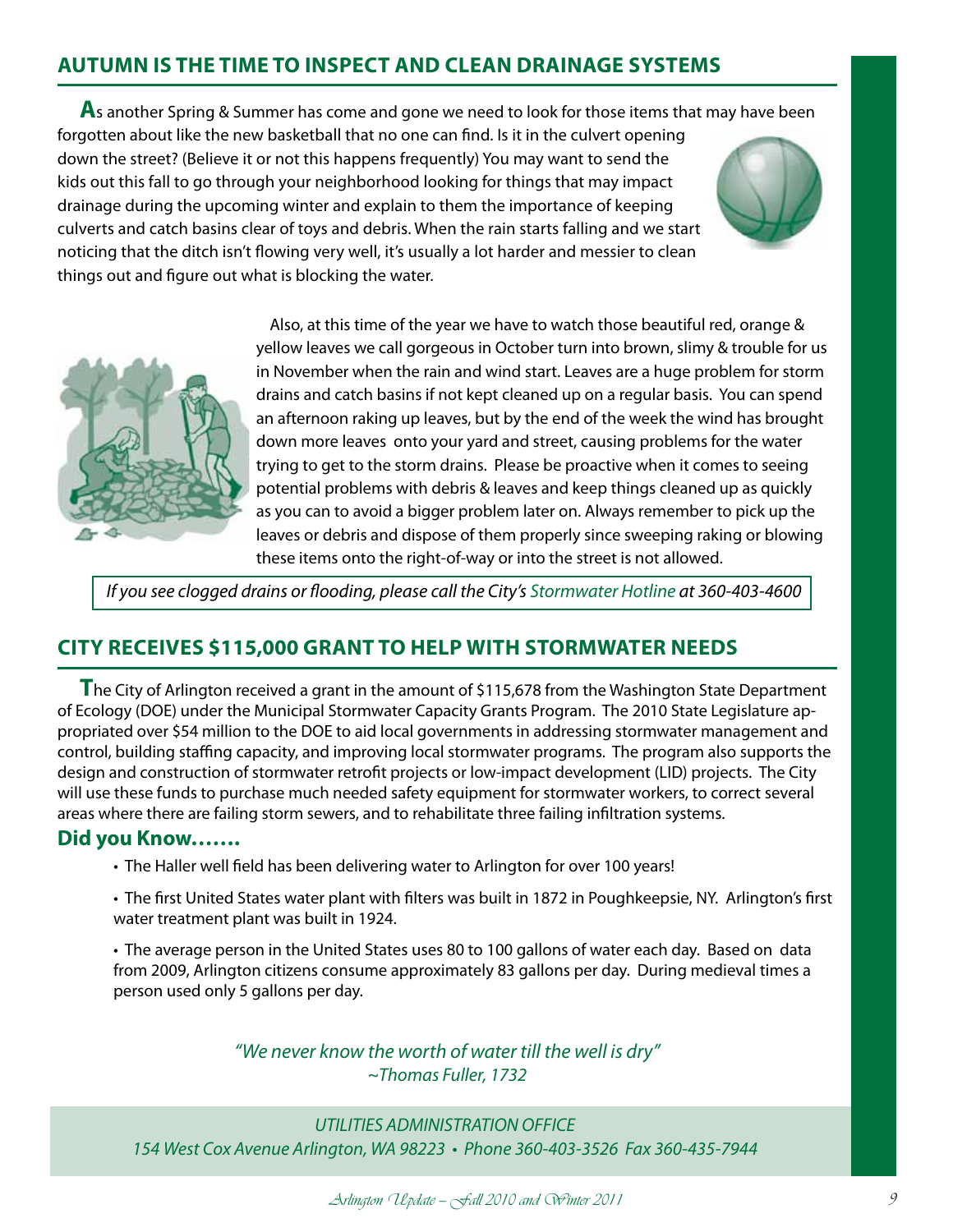## **HOWARD CHRISTIANSON STEPS DOWN FROM CIVIL SERVICE COMMISSION**

**A**fter more than 20 years on the Arlington Civil Service Commission, former Arlington Mayor Howard Christianson is stepping down. In his resignation letter to Mayor Larson, he stated "I have proudly served the Arlington community for much of my adult life. It is now time for me to enjoy my glory years and allow someone else the opportunity to give back to their community."

Public service has been a way of life for Mr. Christianson, stretching back to his enlistment in the Army during World War II. A 1939 graduate of Arlington High School, Howard and his wife, Delores, who passed away in 2003, raised three children in Arlington. Howard has been long active in the community,



*Howard Christianson, first on the right, in Veteran's Day Parade.*

serving in local chapters of the Kiwanis Club, the American Legion, the Veterans of Foreign Wars, the Shriners, and the Free and Accepted Masons. The Arlington Lodge 129 of the Free and Accepted Masons named its Outstanding Citizenship Award in honor of Christianson himself.

Howard served on the Arlington City Council for 12 years before he was elected to two terms as Arlington's Mayor. He was elected to his first term as Mayor in 1971 as a write-in candidate. After deciding not to run again in 1980, Howard was appointed City Administrator and continued to lead the City. Over the years, Howard has been recognized for his contributions to the City of Arlington, including "Citizen of the Year" from the Arlington Chamber of Commerce, the "Booster of the Year" from Arlington High School, the "Builder of Boys" from the Arlington Boys and Girls Club in 1974, the Civic Award from the Association of Washington Cities in 1979, and the first Lifetime Achievement Award from the Stillaguamish Senior Center in 2006 for his significant contributions to his hometown.

In receiving Mr. Christianson's resignation, Mayor Larson noted "Howard has always been a fine friend to me, to the City of Arlington, and all who call this great city home. Howard has earned his opportunity to sit back and revel in all he has accomplished for this community over the past 60 plus years." From all of the staff at the City of Arlington, thank you Howard!

## **HO HO HO ~ THE ANNUAL SANTA RUN WILL BE BACK…..**

**F**or those neighborhoods inside the Arlington City limits, you will see a familiar sight this next December.

Santa and his helpers will again be collecting nonperishable items and donations for the Arlington Food Bank.

Be sure to watch for us as we drive through your neighborhood this year!

You can find us on the web at www.santarun.net

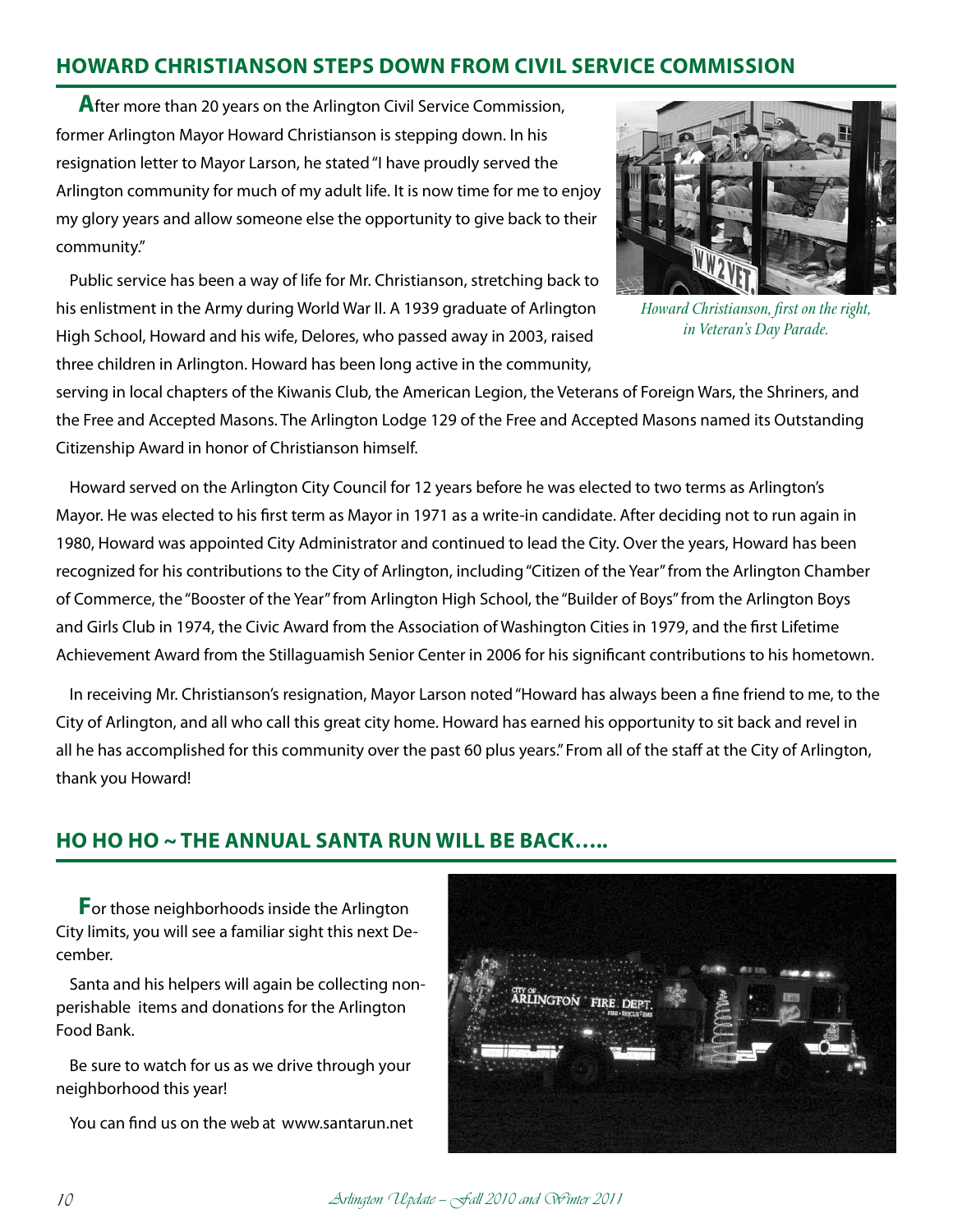## **WHAT IS YOUR COMMON SENSE APPROACH TO VEHICLE PROWL PREVENTION?**

**A**my has an exciting day planned. She and her family are leaving for a long trip to Europe the next day and they have many errands to run. She starts her day off by going to the gym. After her workout, she walks back to her car and finds that her window is broken out. She discovers that her purse has been stolen. The purse contained: Wallet (drivers license, credit cards, lots of cash), American Express travelers checks, plane tickets, railroad tickets and passports. She was sure that she hid her purse under the seat so that no one could see it.

Joe drives to a large local shopping center to pay a bill. He parks his vehicle in front of the door where he walks in to pay the bill. He was only inside for a short time. Seizing their opportunity, vehicle prowlers broke his window and took his work laptop in a matter of minutes. This occurred during daylight hours, yet no one witnessed the crime.

Vehicle prowls are the theft of property from a motor vehicle. Most are crimes of opportunity through unlocked doors and open windows. Victims can encounter expensive vehicle damage especially to their windows, doors and locks when the prowler is determined to get in the vehicle. Common areas where these thieves look for prime targets and perform their actions are parking locations such as shopping centers, housing communities, parks and schools, since the prowler can target many vehicles in a short time span. Prowlers know the odds are good that someone will leave a door unlocked, a window down or keys in the ignition.

Unfortunately, vehicle prowls are very common. However, they are easily preventable. Use the simple and inexpensive tips below to reduce your risk of becoming a victim of vehicle prowl.

### **Parking and Securing Your Vehicle:**

- -Roll up the windows and lock all doors
- -Use a garage or secure location whenever possible
- -Park in well lit areas where your car can be seen
- -If you hear something suspicious (shattering glass) or see someone looking into vehicles call 911

### **Remove These Items From Your Vehicle:**

Laptops, Cameras, Wallets, Purses, Checkbooks, Garage Door openers (hide if possible), and any other items of value.

### **Anti-Theft Devices:**

- -Steering wheel locking devices are easy to install and inexpensive
- -Car alarms are convenient and effective, especially if they disable the vehicle's starter when activated
- -Locking gas caps deter fuel from being siphoned

#### **Tips**

- -Lock your doors and windows. (Prowls are crimes of opportunity)
- -Remove your personal property. (Put valuables in the trunk)

-Use anti-theft devices.

-Utilize visual deterrents by parking in lit areas with high visibility



## **VOLUNTEERS WANTED FOR BOARDS/COMMISSIONS**

Volunteering on a City Board or Commission is a great way to get involved in the community. The City is looking for a person to fill a spot on both the Civil Service Commission and the Planning Commission. If you are interested in serving on either of these, you can get an application from the website at www.arlingtonwa.gov or by calling 360-403-3441 for more information. The deadline for all applications is Friday, October 15, 2010.